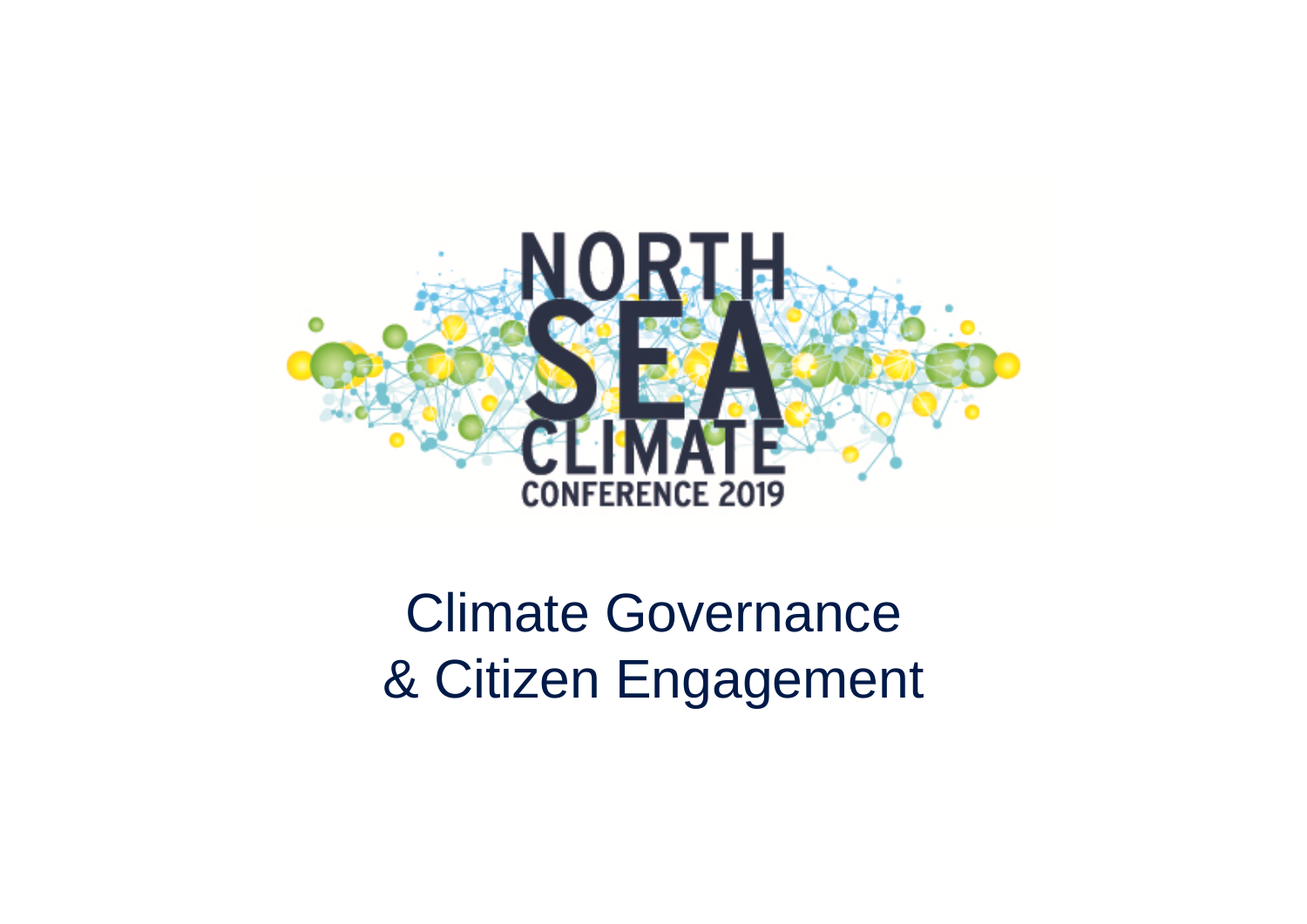#### Workshop Programme

- 1. Opening of the Workshop. Moderator, Tjisse Stelpstra, Regional Minister in Province of Drenthe.
- 2. Introductions to the climate governance:
- •Perspectives on Climate Governance in the next NSC Strategy 2030, Magnus Engelbrektsson
- $\bullet$ The Civic energy concept and climate governance, Gerard Mcgovern, the COBEN project
- $\bullet$  Governance and climate resilience, the Dutch experience, Liesbeth van Riet Paap, RWS, the FAIR project and the Dutch 'Room for the River' programme.
- 3. Introduction to Group and Workshop discussions, by Axel Kristiansen, project advisor at the JS.
- 4. Statements on Climate Governance to be discussed in the Groups.
- 5. Feed‐back to Workshop, Group Rapporteurs.
- 6. Moderator concluding recommendation the Conference Plenary.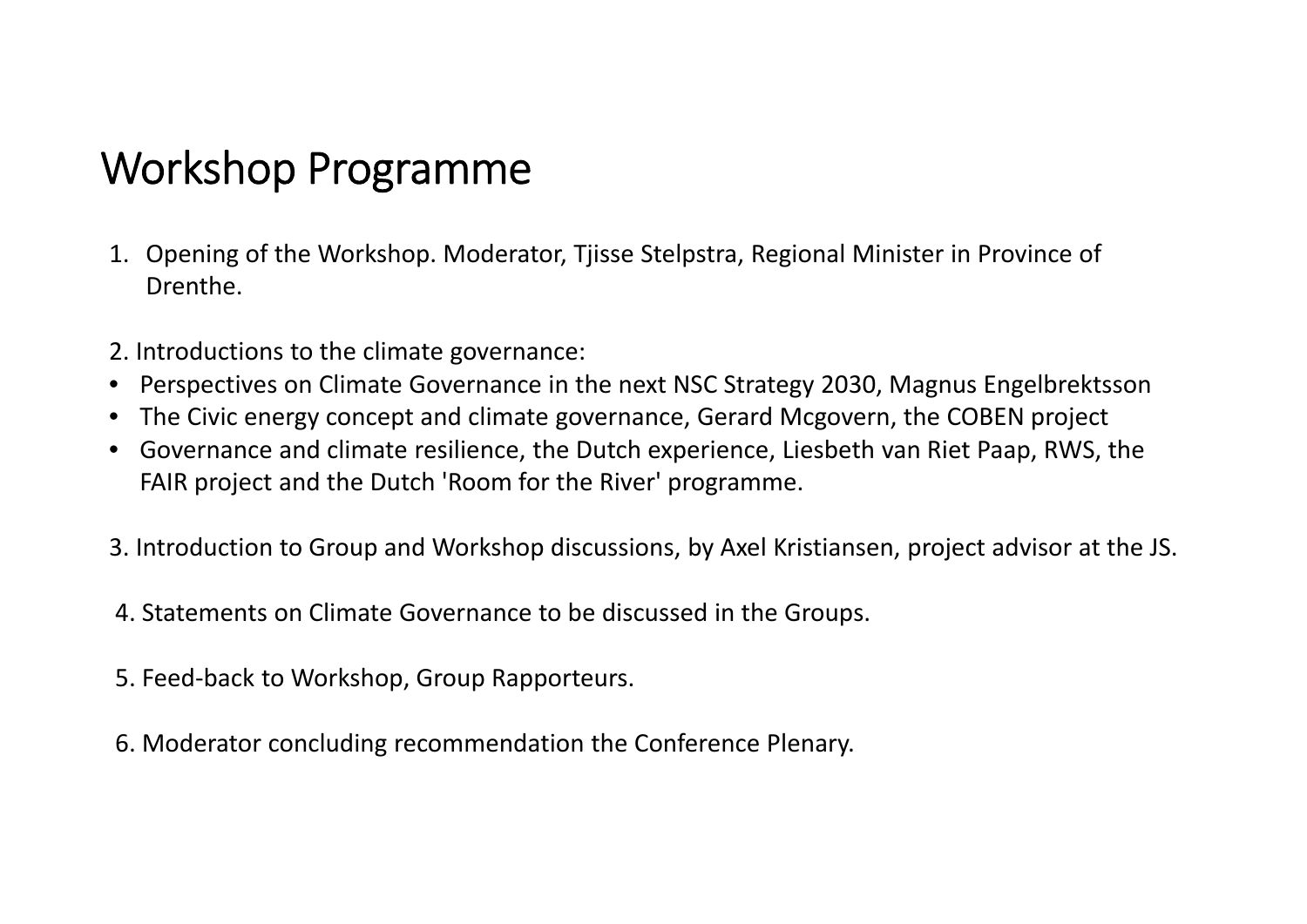### Issue for Group discussions

The current Interreg North Sea Region Programme does not cover Climate Governance.

Should the North Sea Programme continue in that way?

or

should the programme work with climate governance issues?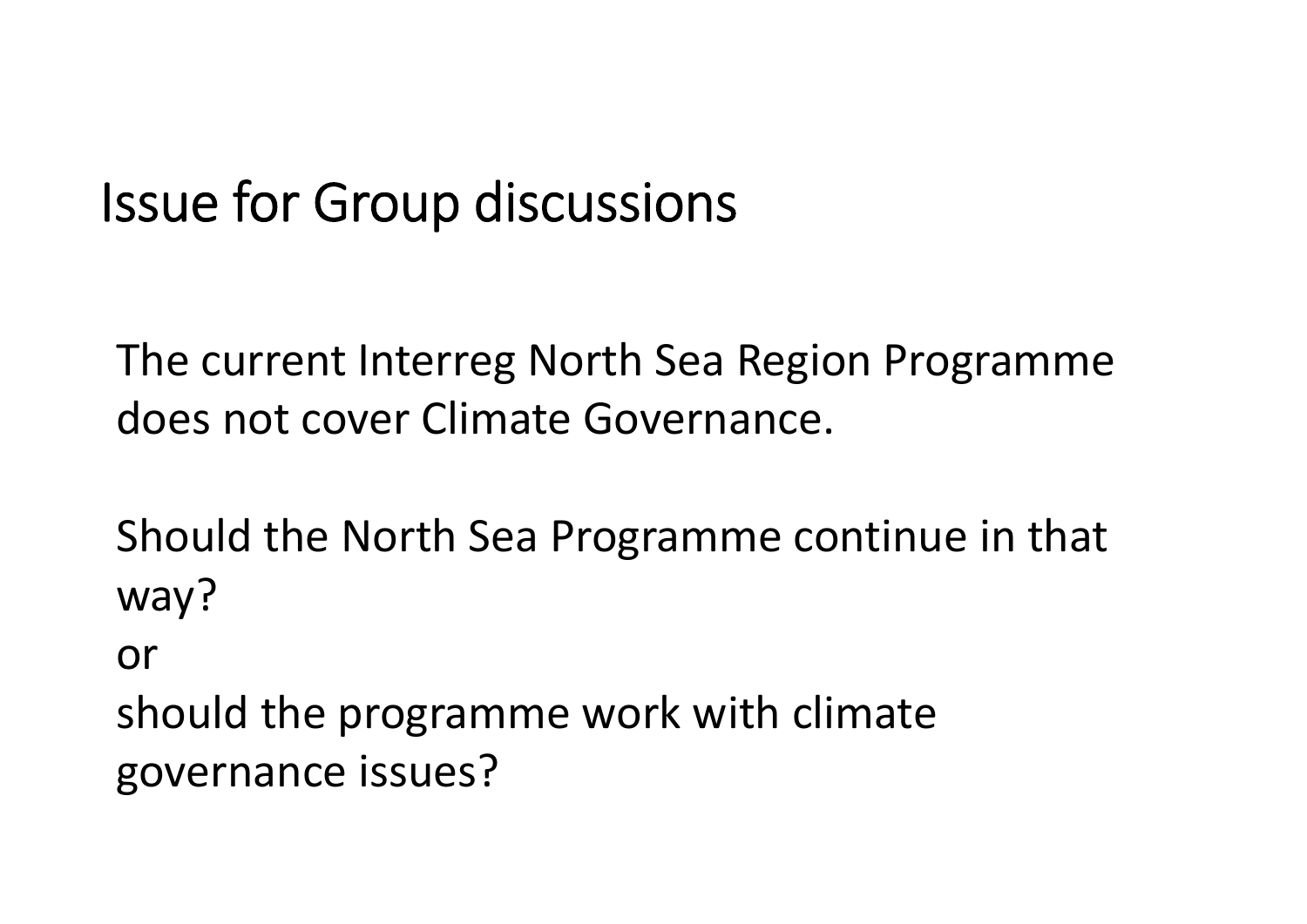## Questions for Group 1 and Group 2

Statements:

- 1. Climate governance will only work as <sup>a</sup> top‐down public policy, or
- 2. Climate governance will only work as <sup>a</sup> bottom‐up policy.

Two groups to discuss statements 1 and 2:

- Group 1 will prepare arguments supporting the statement 1 "why it is correct" and contesting statement 2 ‐ "why it is false".
- $\bullet$  Group 2 is preparing arguments contesting the statement  $1-$  "why it is false" and supporting arguments for statement 2 ‐ "why it is correct".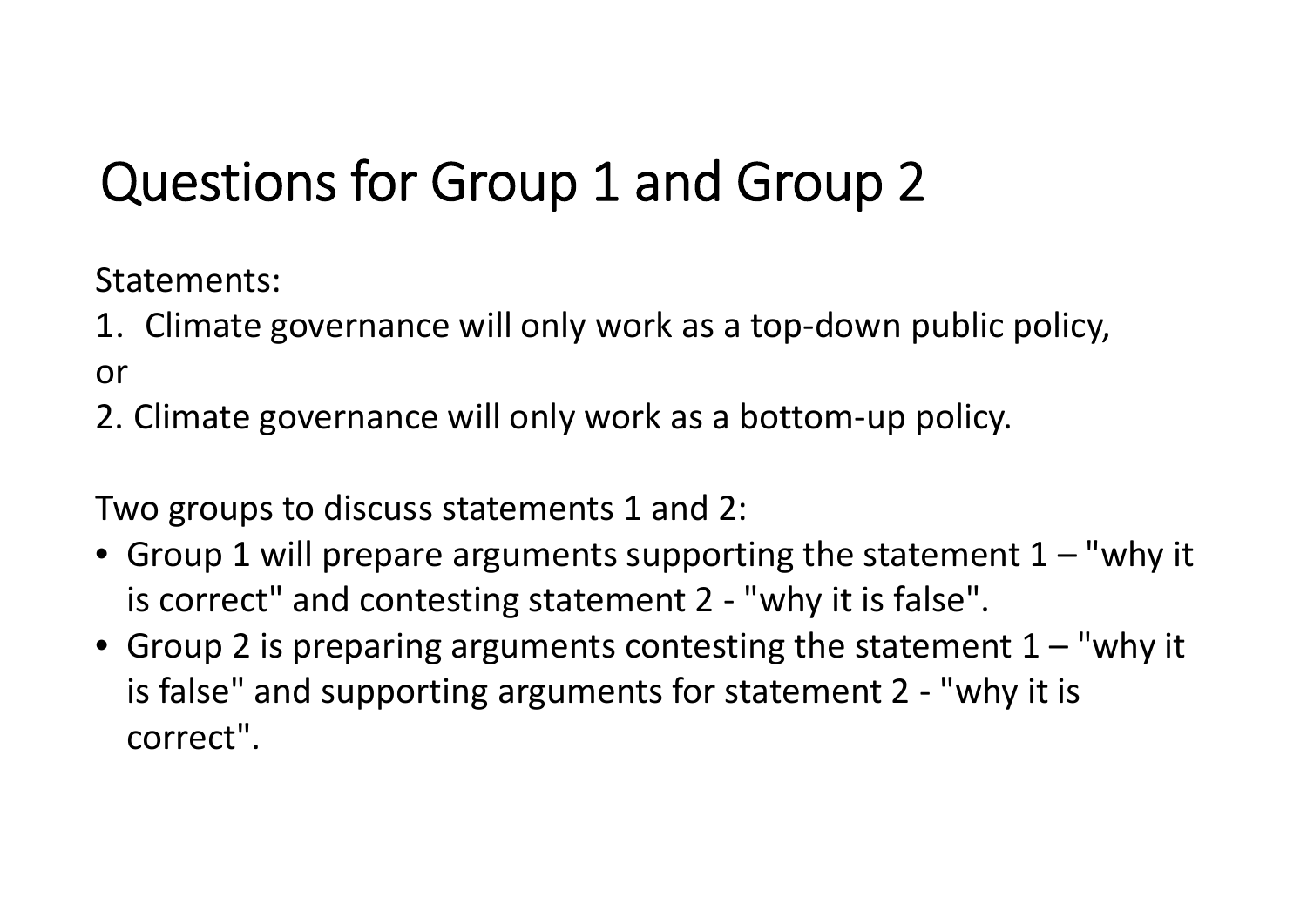# Questions for Group 3 and Group 4

Statements:

3. Climate governance is not <sup>a</sup> relevant issue for transnational Interreg programme,

or

4. Climate governance is <sup>a</sup> particular relevant issue for transnational Interreg programme.

Two groups to discuss statements 3 and 4:

- Group 3 will prepare arguments supporting the statement 3 "why it is correct" and contesting statement 4 ‐ "why it is false".
- Group 4 is preparing arguments contesting the statement 4 "why it is false" and supporting arguments for statement 3 ‐ "why it is correct".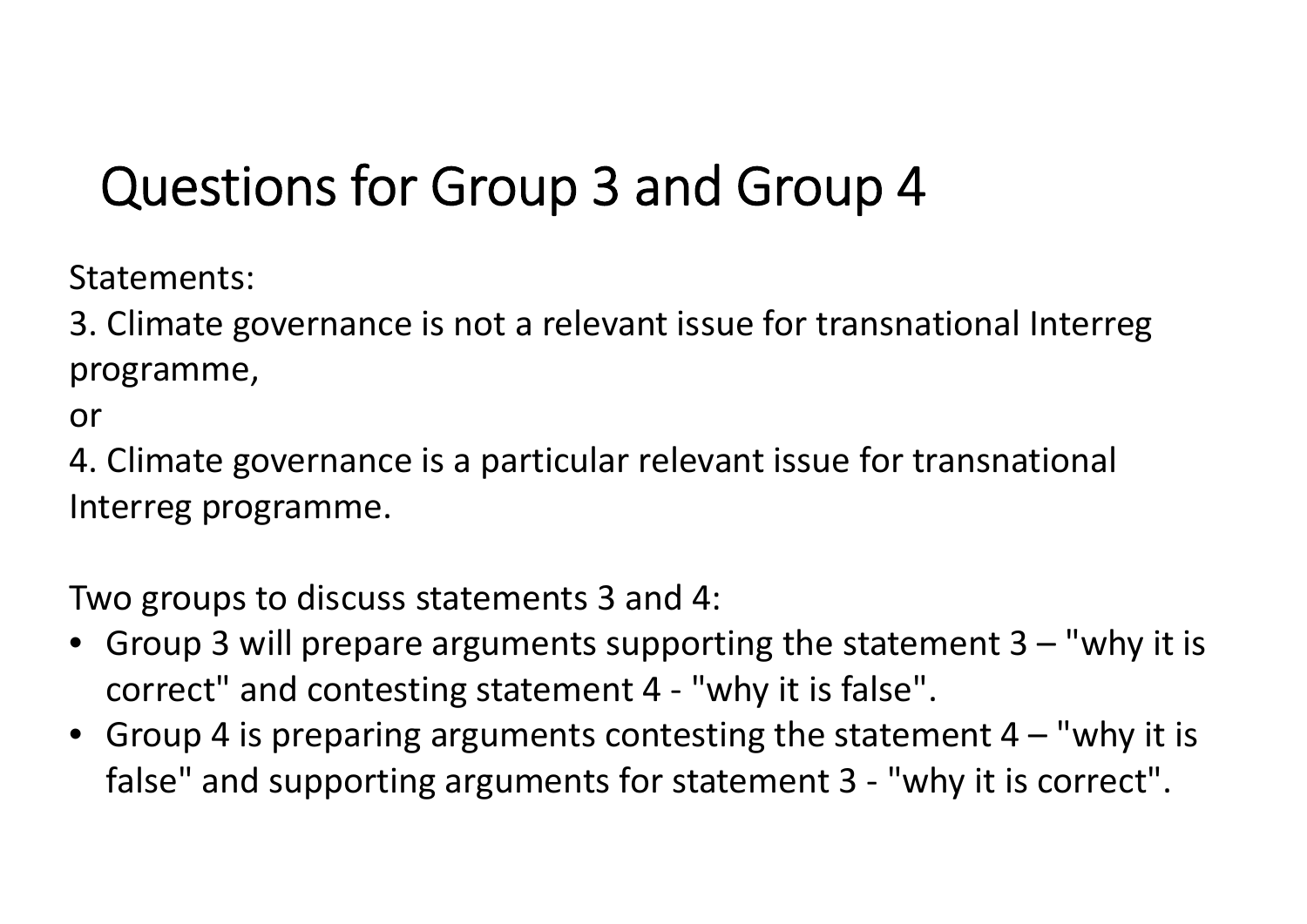# Reporting to the Workshop

- Each group will select <sup>a</sup> Rapporteur to present its arguments to the Workshop.
- Rapporteurs from group 1 and 2 have each 2 minutes for their arguments
- The workshop participants will vote on support for arguments of group 1 or group 2 by <sup>a</sup> 'primitive voting' procedure ‐ clapping hands
- Next, rapporteurs from group 3 and 4 will present their arguments (2 minutes each). Plenary support indicated by 'primitive voting' procedure
- The moderator can decide to use procedures such as yelling or stamping feet's! – in order to reach <sup>a</sup> clear voting outcome on statements
- The Moderator decides which set of arguments have most backing! The decision of the moderator is final!!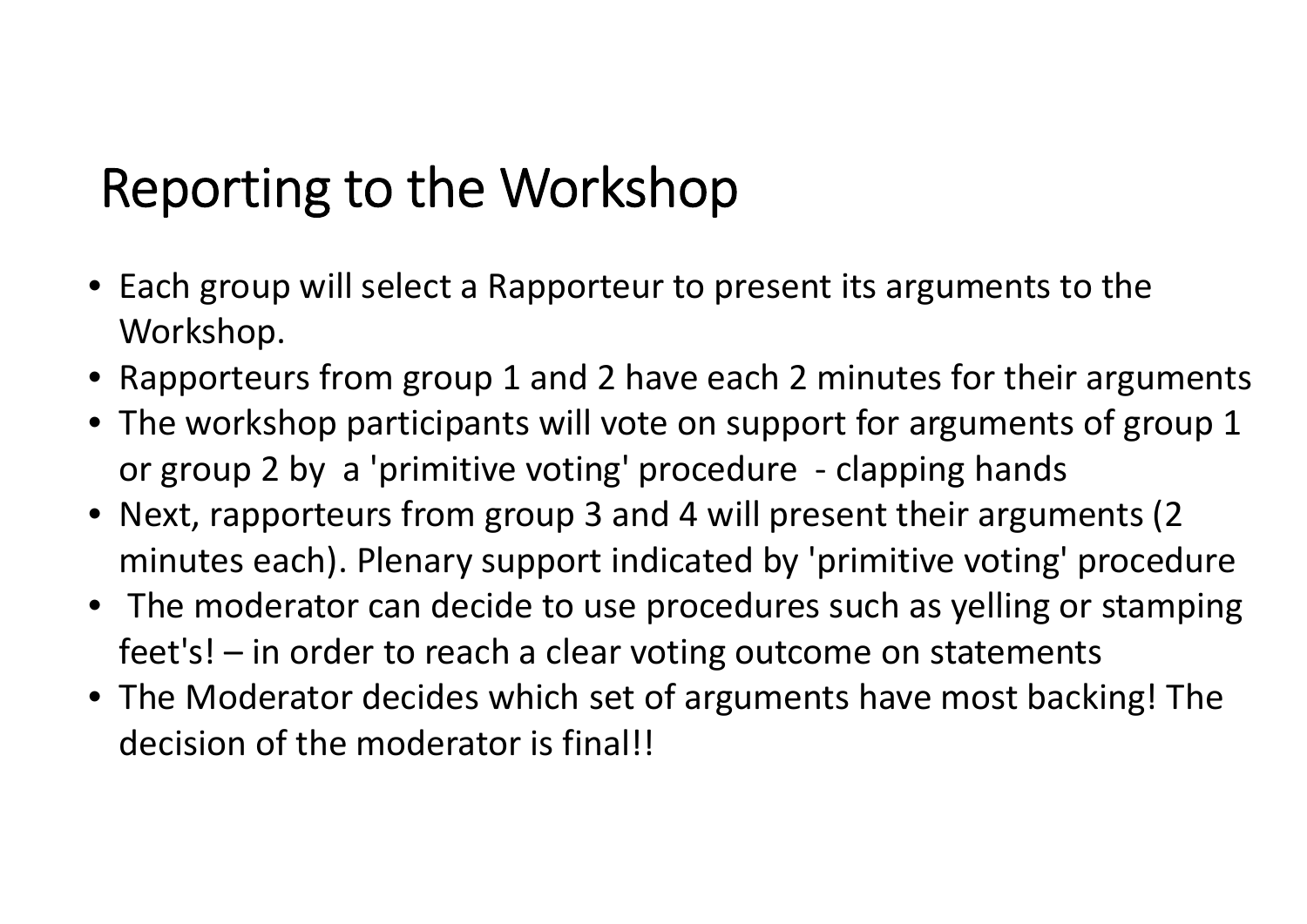## The Statements

- 1. Climate governance will only work as <sup>a</sup> top‐down public policy, or
- 2. Climate governance will only work as <sup>a</sup> bottom‐up policy.

3. Climate governance is not <sup>a</sup> relevant issue for transnational Interreg programme,

or

4. Climate governance is <sup>a</sup> particular relevant issue for transnational Interreg programme.